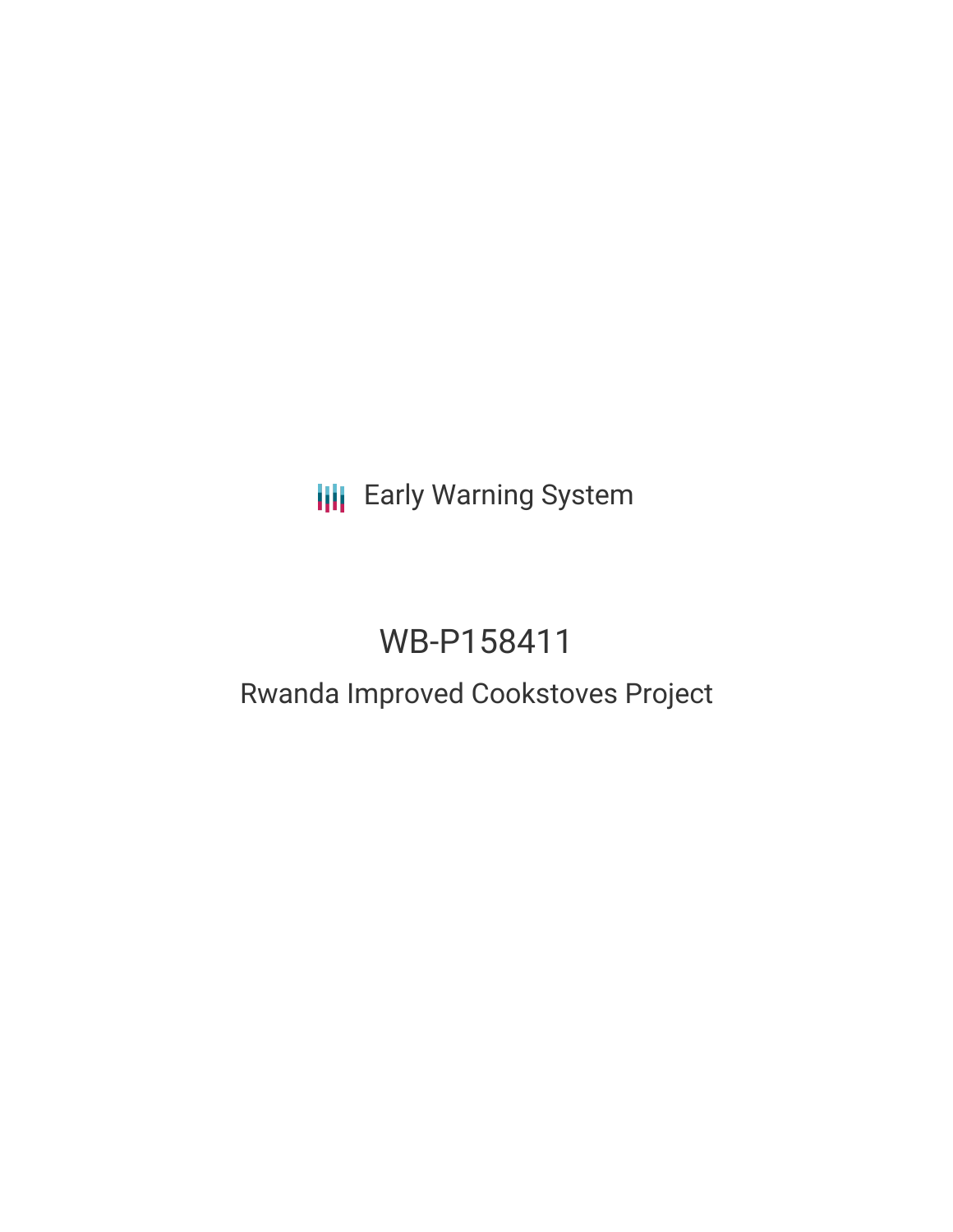

#### **Quick Facts**

| <b>Countries</b>              | Rwanda                              |
|-------------------------------|-------------------------------------|
| <b>Financial Institutions</b> | World Bank (WB)                     |
| <b>Status</b>                 | Approved                            |
| <b>Bank Risk Rating</b>       | B                                   |
| <b>Voting Date</b>            | 2016-08-31                          |
| <b>Borrower</b>               | INYENYERI AND DELAGUA HEALTH RWANDA |
| <b>Sectors</b>                | <b>Climate and Environment</b>      |
| <b>Project Cost (USD)</b>     | $$27.65$ million                    |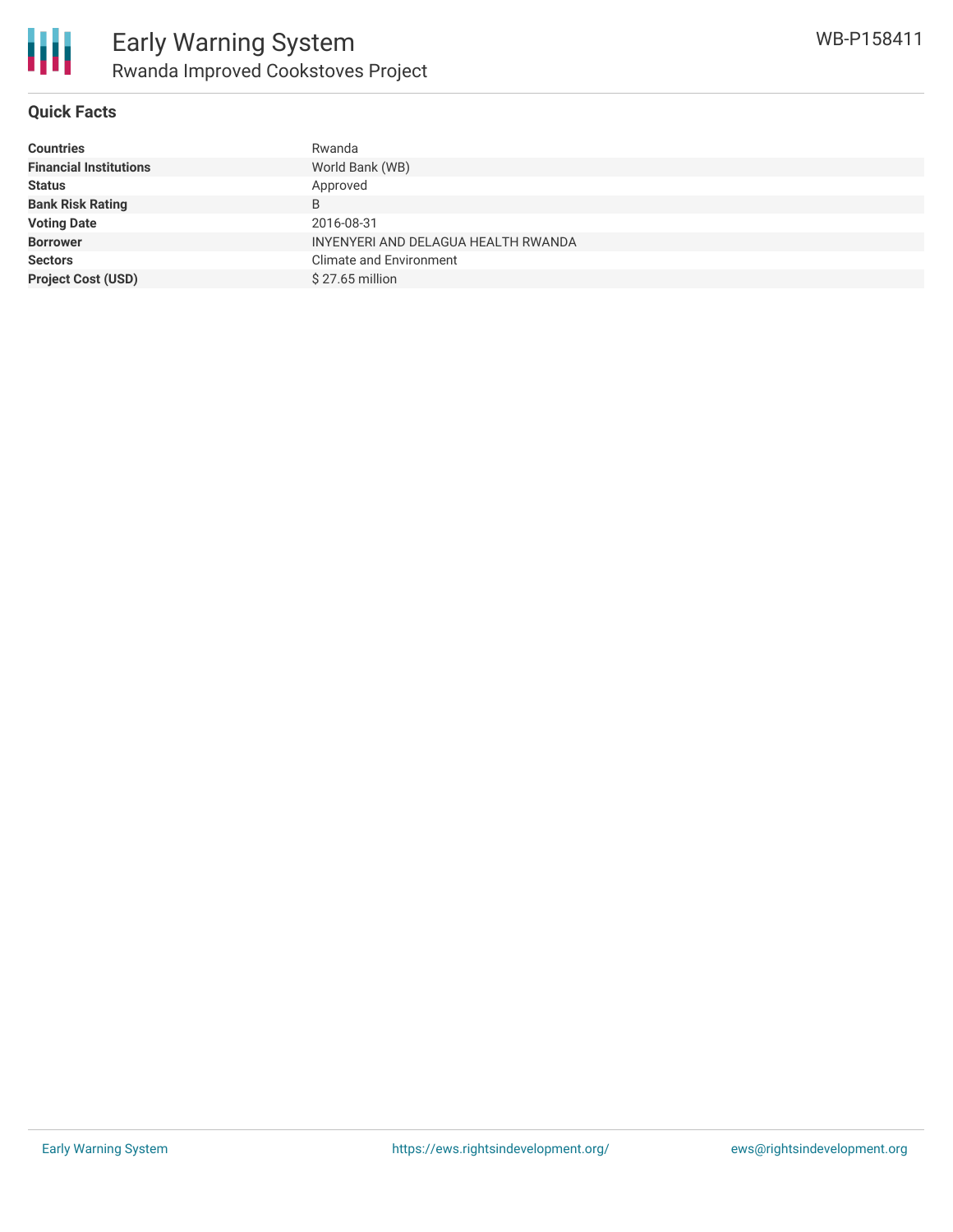

#### **Project Description**

The project development objective is to reduce the use of woody biomass for cooking through promotion of improved cookstoves, and to assess the effectiveness and health benefits of contrasting stove / business models.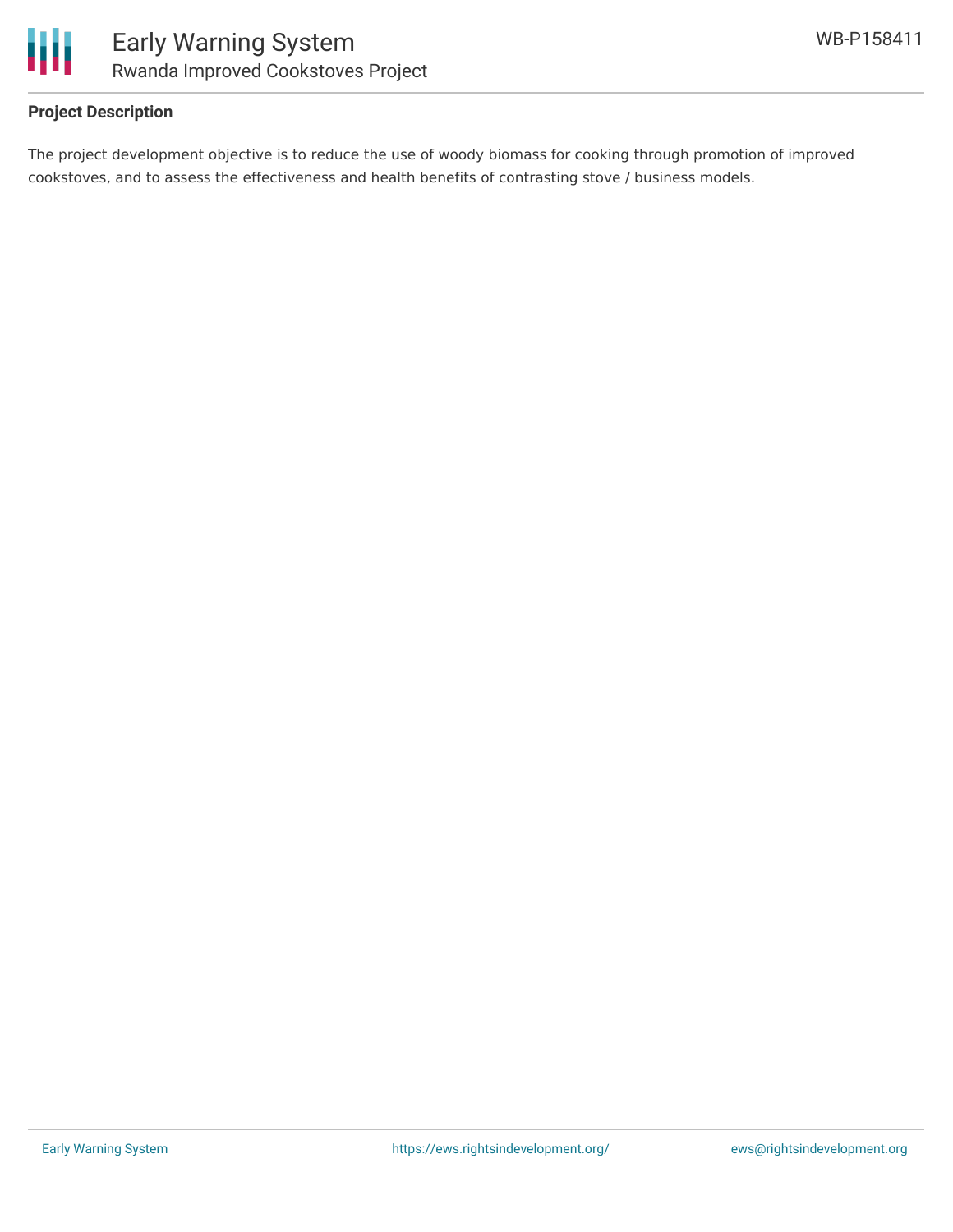#### **Investment Description**

World Bank (WB)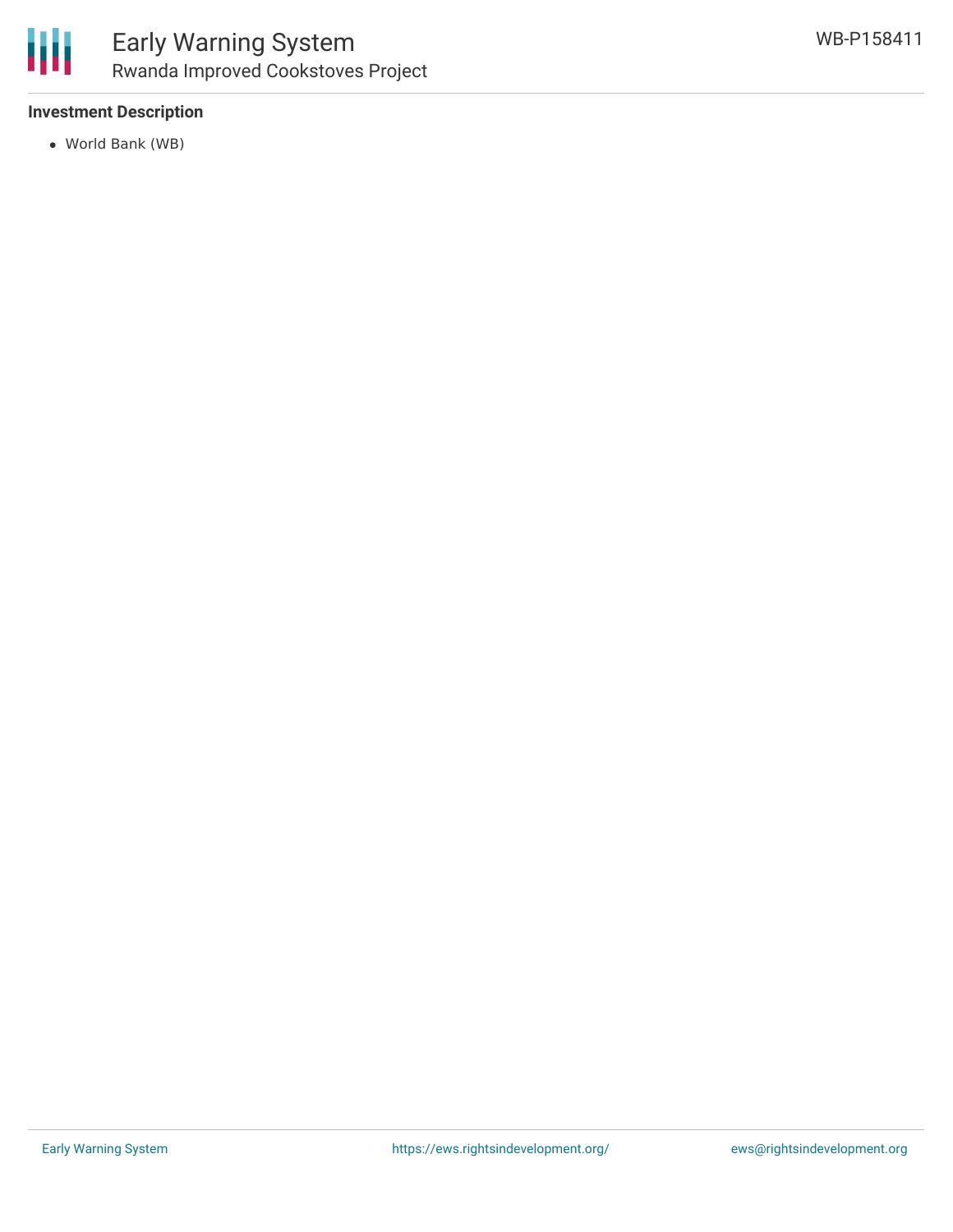#### **Contact Information**

Name: Inyenyeri Contact: Eric Reynolds Title: CEO Email: eric.reynolds@inyenyeri.org

Name: DelAgua Contact: Evan Thomas Title: CEO Email: evan.thomas@delagua.org

#### ACCOUNTABILITY MECHANISM OF WORLD BANK

The World Bank Inspection Panel is the independent complaint mechanism and fact-finding body for people who believe they are likely to be, or have been, adversely affected by a World Bank-financed project. If you submit a complaint to the Inspection Panel, they may investigate to assess whether the World Bank is following its own policies and procedures for preventing harm to people or the environment. You can contact the Inspection Panel or submit a complaint by emailing ipanel@worldbank.org. You can learn more about the Inspection Panel and how to file a complaint at: http://ewebapps.worldbank.org/apps/ip/Pages/Home.aspx.